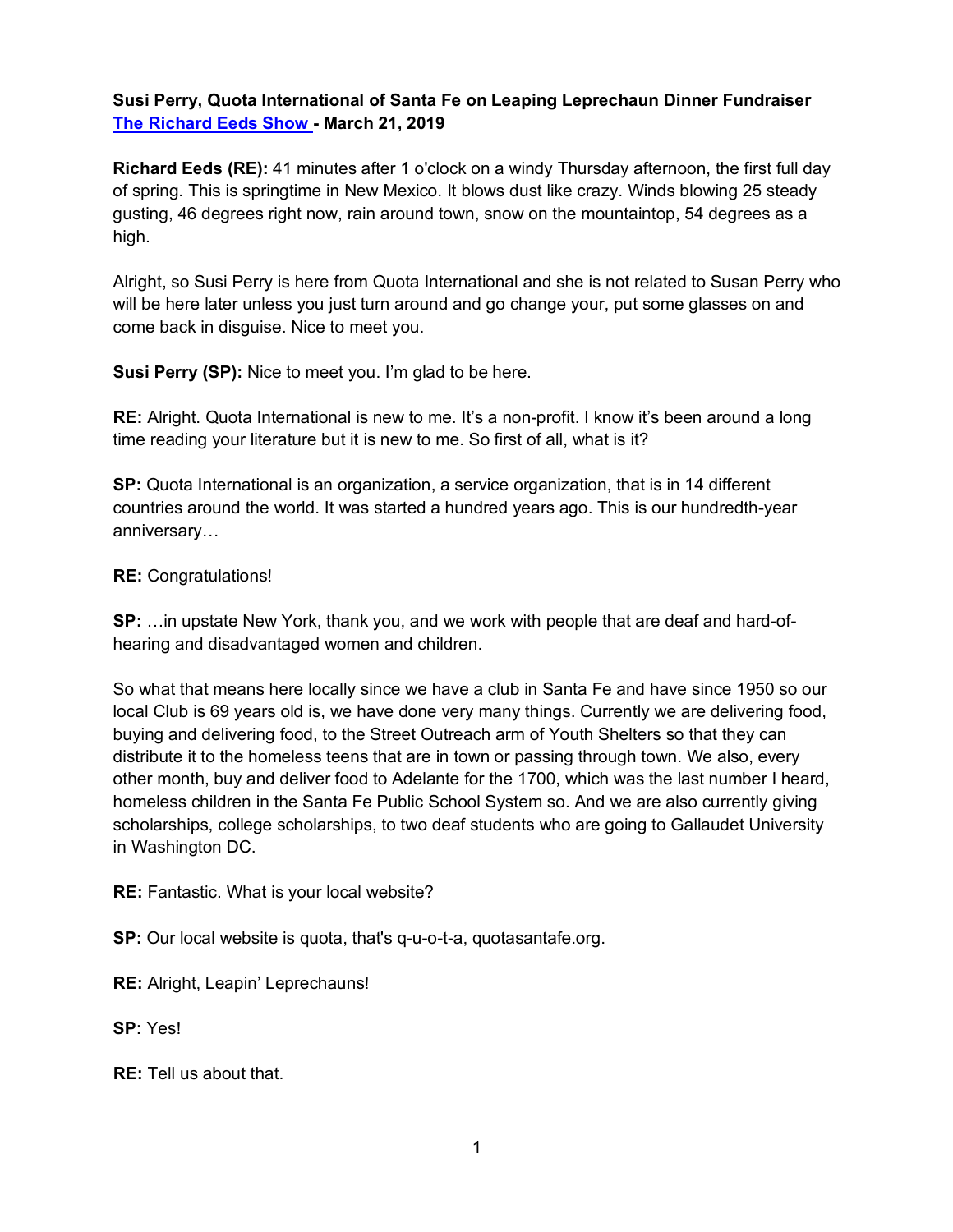**SP:** That's what we're doing this Saturday. This is our annual fundraising dinner. And where the money has been going lately, in the last few years, has been to the scholarships for deaf students. So this Saturday, March 23rd from 5 to 7 at the New Mexico School for the Deaf dining hall, we will be serving corned beef, cabbage, potatoes and all the fixin's.

**RE:** You got me right there.

**SP:** Desserts and beverages.

**RE:** Oh my God - my favorite meal.

**SP:** It is good corned beef.

**RE:** Where's New Mexico School for the Deaf?

**SP:** That is on Cerrillos Road just a little bit south of the intersection of Cerrillos and Saint Francis drive.

**RE:** This side of the tracks, this side of the railroad tracks.

**SP:** Yes, yes, yes. I had to think about that for a moment. Yes, yes, and New Mexico School for the Deaf interestingly enough, is the oldest school in New Mexico.

**RE:** So this is to benefit the school and primarily those scholarships?

**SP:** Correct.

**RE:** Two scholarship per year.

**SP:** Well it depends on how many scholarship recipients we have. We currently have two, I'm glad to say, and sometimes we have one and sometimes kids go to school for a semester and decide it's not for them and drop out, so it varies.

**RE:** This is higher education? This is like college?

**SP:** This is for college, yup.

**RE:** And they decide where they go?

**SP:** We have a scholarship recipient form that they need to fill out and we also expect their grades to be at a certain level so we go through the scholarship application forms and decide to whom the scholarships will be awarded.

**RE:** But they can attend any university?

**SP:** Correct.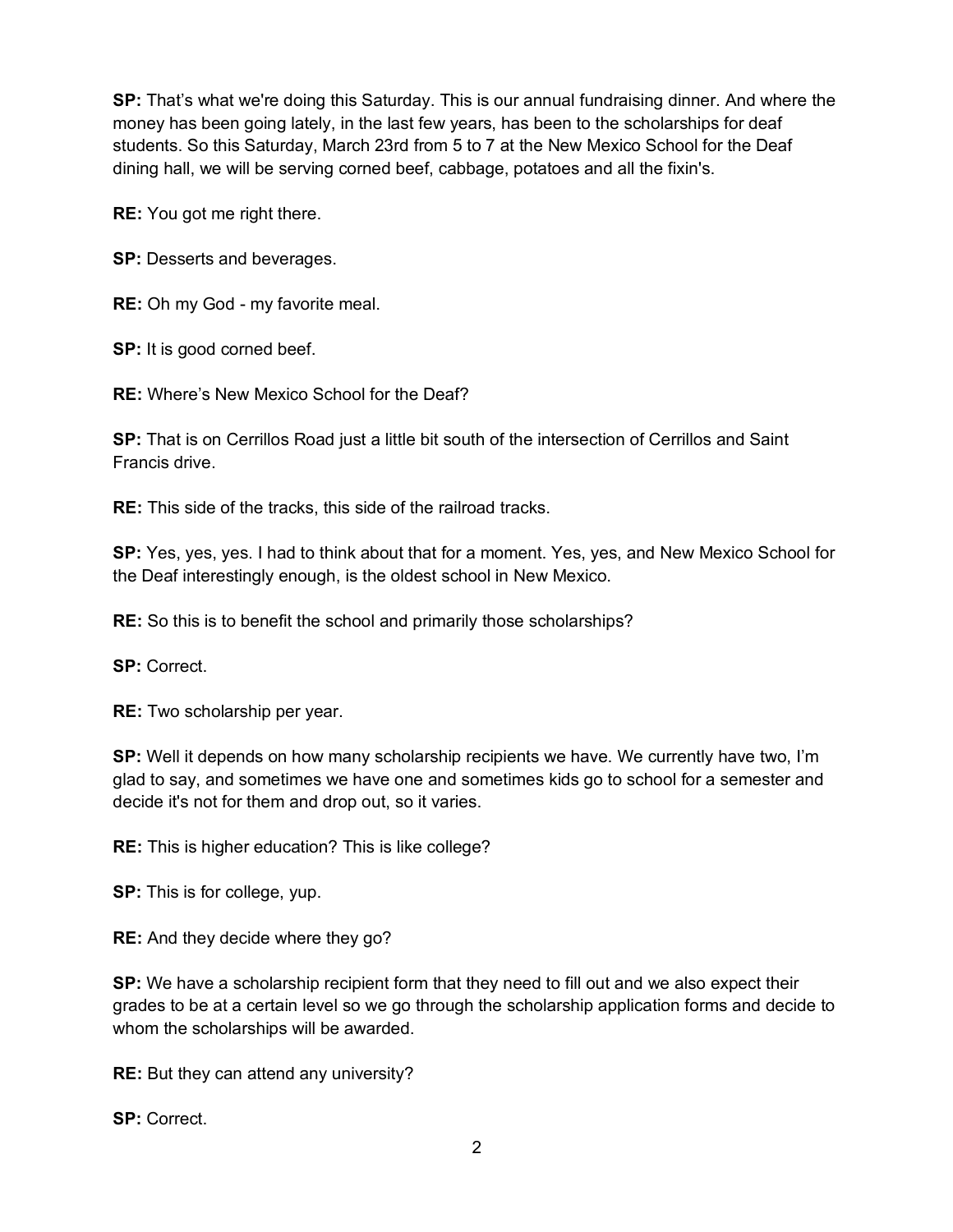**RE:** And these are students only at New Mexico School for the Deaf?

**SP:** At this point that has been where most students have come from and the first scholarship recipient was in the year 2000. He graduated from the university and came back to New Mexico School for the Deaf to be a teacher.

**RE:** Really.

**SP:** Which is a really neat story of full circle.

**RE:** Alright, stupid question, Susi. Is it possible for deaf students to go somewhere else besides the school for the deaf? Can they succeed in public schools? Can they succeed at a university that is not tailored specifically to, to deaf students?

**SP:** There are students who like to be mainstreamed which is go into the hearing world and um, I don't know what the rates of success for that are. I know that our student, one of our students that's going to college, has an interpreter with her to help so I know of situations like that that have worked.

**RE:** It's possible but it's probably a whole lot more difficult, right?

**SP:** One of our current scholarship recipients started off at the Santa Fe Community College so she had an interpreter with her in all of her classes so it's a little challenging.

**RE:** How many students at New Mexico School for the Deaf?

**SP:** I don't know how many students there are.

**RE:** Alright, you don't represent them. You just help them out, right?

**SP:** Correct.

**RE:** So Leaping Leprechauns. People can get tickets if they like some corned beef and cabbage and taters and beverages this Saturday. People can purchase tickets where?

**SP:** They can just show up at the door any time at 5 p.m., between 5 p.m. and 7.

**RE:** Where is the dining hall? You pull in like you're going to the James A Little Theater show with a lot of people. Is it the same entrance?

**SP:** It's not the same entrance. That's the entrance that's closest to the intersection of Cerrillos and Saint Francis.

**RE:** This side of that?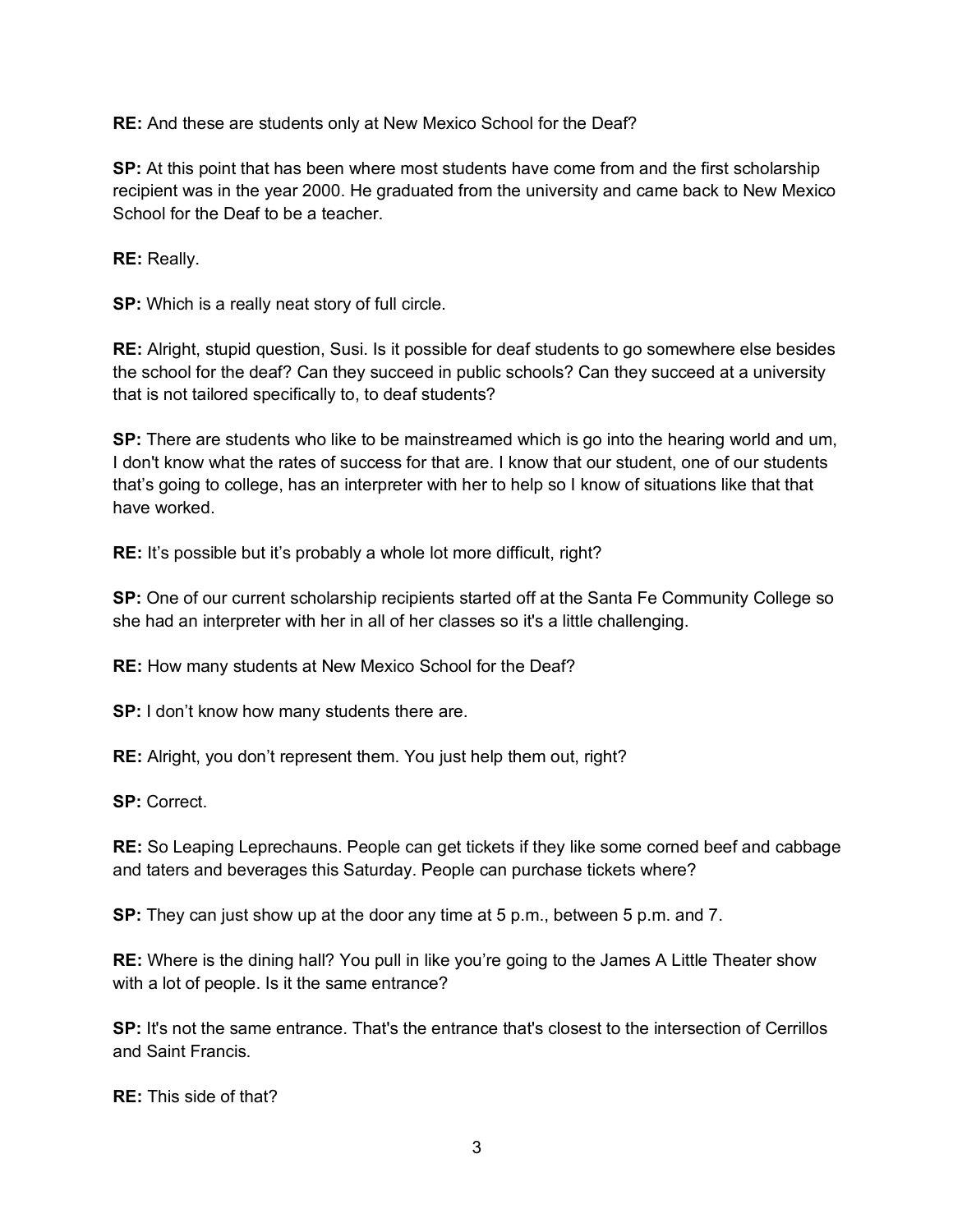**SP:** Correct. So going further south there's another entrance which is a gate, has a little security kiosk there, and you go through that gate and turn left and it's very close to that.

**RE:** A sign there says "dining hall" – look for leprechauns dancing around, right?

**SP:** Correct. Look for Quotarians dancing around.

**RE:** We'll be back with Susi Perry from the Quota Santa Fe International, quotasantafe.org, their website if you want to purchase tickets. We'll be right back. Forty-seven minutes after 1 o'clock.

**RE:** Alright big opportunity here if you like to eat and did not get enough corned beef and cabbage for St. Patty's day, there'll be an opportunity this Saturday at New Mexico School for the Deaf up on Cerrillos in their dining hall, and it's called Leaping Leprechaun fundraising dinner. Organization called Quota International started in New Mexico in 1950, over a hundred years old and now they're going to raise money to support scholarships for deaf students at New Mexico School for the Deaf. You can get tickets once again, Susi, Susi Perry is here. Susi, the website again is…

**SP:** Quotasantafe.org. You can also buy tickets at the door which are \$12 for adults and \$6 for children ages 12 and under.

**RE:** Does 12 bucks get you corned beef and cabbage?

**SP:** Twelve bucks gets you corned beef and cabbage and even seconds. And it is the best corned beef cabbage I think that I have ever eaten so it is well worth the trip. We're also having a diaper drive which we have collected thousands of diapers over the last couple of years to give to the Food Depot because we understand that some of the clients that they serve in northern New Mexico don't have money to buy food and diapers and therefore reuse diapers which is not a very healthy thing to do for your babies. So one thing that I love about our organization is the networking that we do and we also have a lot of support in the community for this.

**RE:** Before we go on, diaper drive, so you bring diapers Saturday night to the school?

**SP:** Correct. Just bring a package or two.

**RE:** Are we talking about like, uh, cloth diapers er?

**SP:** Disposable diapers. So bring those and we'll make sure we get 'em to the Food Depot and they will distribute them.

**RE:** So twelve bucks and some diapers get you all the corned beef and cabbage.

**SP:** You can eat, yes, and desserts, yes, and beverages, green lemonade - no alcoholic beverages of course. I'd like to just give a shout out to all of our sponsors for this event like *Just the Best*, who supplies all of the vegetables which is hugely generous of them because the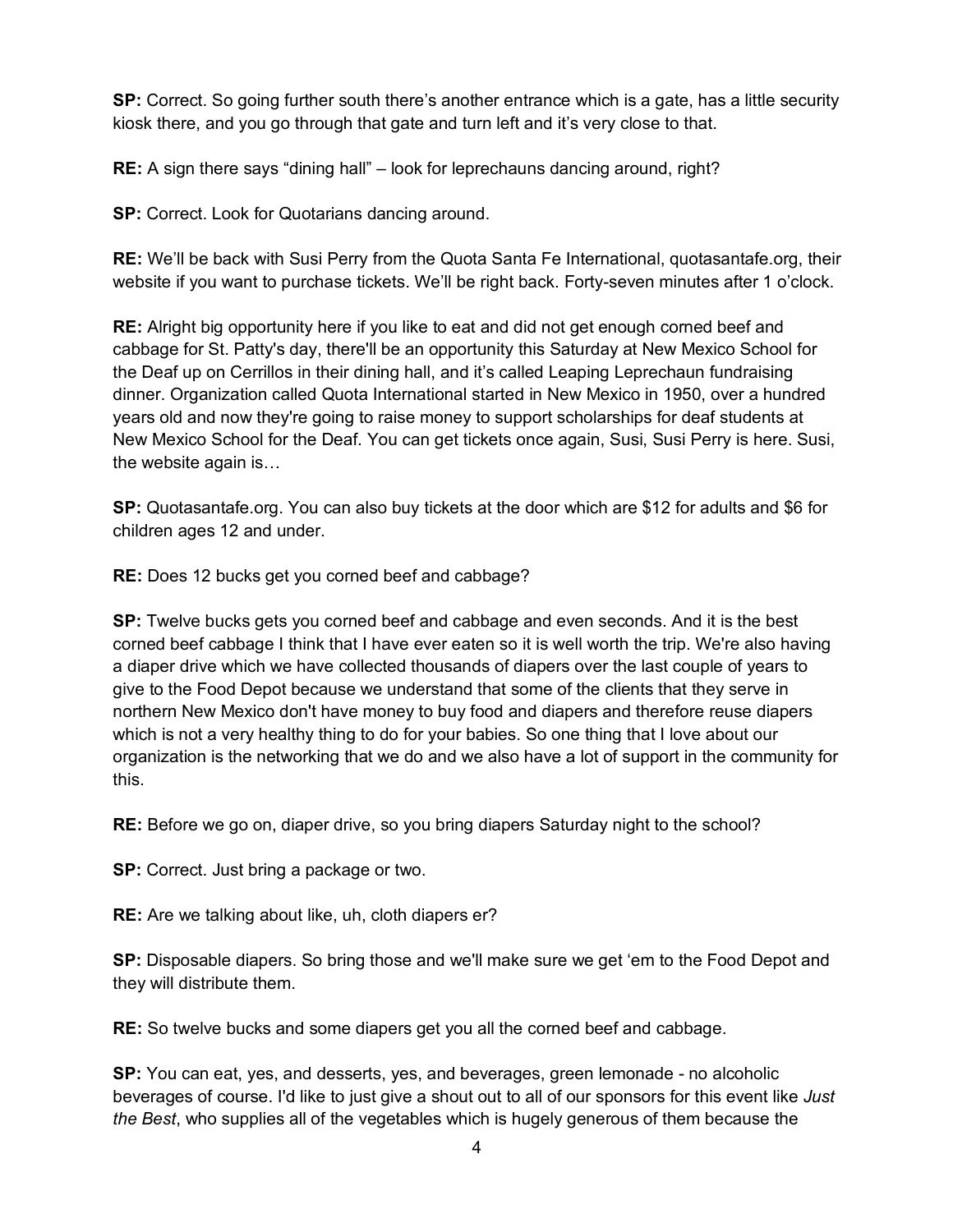more we can get for of in-kind donations of course the more money we will have to give out in scholarships so Just The Best. Of course New Mexico School for the Deaf superintendent Rosemary Gallegos, their staff, the parents, and the students all at New Mexico School for the Deaf who support the event by attending. Albertsons, Trader Joe's, Sam's Club, and Builders' Specialty Service.

**RE:** Fantastic. This is probably not the only event you sponsor every year. What other causes or other organizations do you support?

**SP:** We work with the Youth Shelter and Family Services organization. We work with their Street Outreach arm which is the office and the staff that actually goes out on the street to find homeless teenagers and lets them know of the facilities that they have. They can go to their office for food for instance, take a shower, use a computer, hangout.

## **RE:** Spend the night.

**SP:** They can't spend the night at the Street Outreach but Youth Shelters does have that facility way out on Airport Road but the kiddos sometimes don't want to be in a closed place so but they do want to eat so it's good for them to be able to get food and water, maybe take a nap there because living on the streets can be a little dangerous. You can't really relax if you're sleeping in your car. So we do that. Every holiday we get together 75 or 80 bundles of items to give to the kiddos so what we might have in an item is new socks, because that's always a big thing, warm clothing like hats, gloves, scarves, first aid kits, lip balm, toothbrush, toothpaste the list goes on and on. And where we have so much support here, and what I love about our community, is the networking. The Women's Council of Realtors has supported us in this project for the last I don't know how many years by donating gift card so the kiddos can go to the CVS or somewhere and buy cough syrup or aspirin since Street Outreach cannot give such things out to the kiddos. But women's Council of Realtors has given us money so we can go shopping for all of the items that go into these packages. We have warm clothes that we give to the kids as well little snack packs with a granola bar maybe and some hot chocolate packets or tea stuff like that. It's a huge, it's almost an armload of stuff to give to each child and Street Outreach is so so thrilled that they have this to give out.

**RE:** I'm sure there's mothers and fathers for all those kids that are grateful for organizations like you even though they don't know it's happening. How many members are there in in Quota Santa Fe?

**SP:** Eight.

**RE:** Total – eight of you?

**SP:** Yes.

**RE:** You've been a member for 35 years.

**SP:** Yes. And that's why I say, "we are small but mighty!"